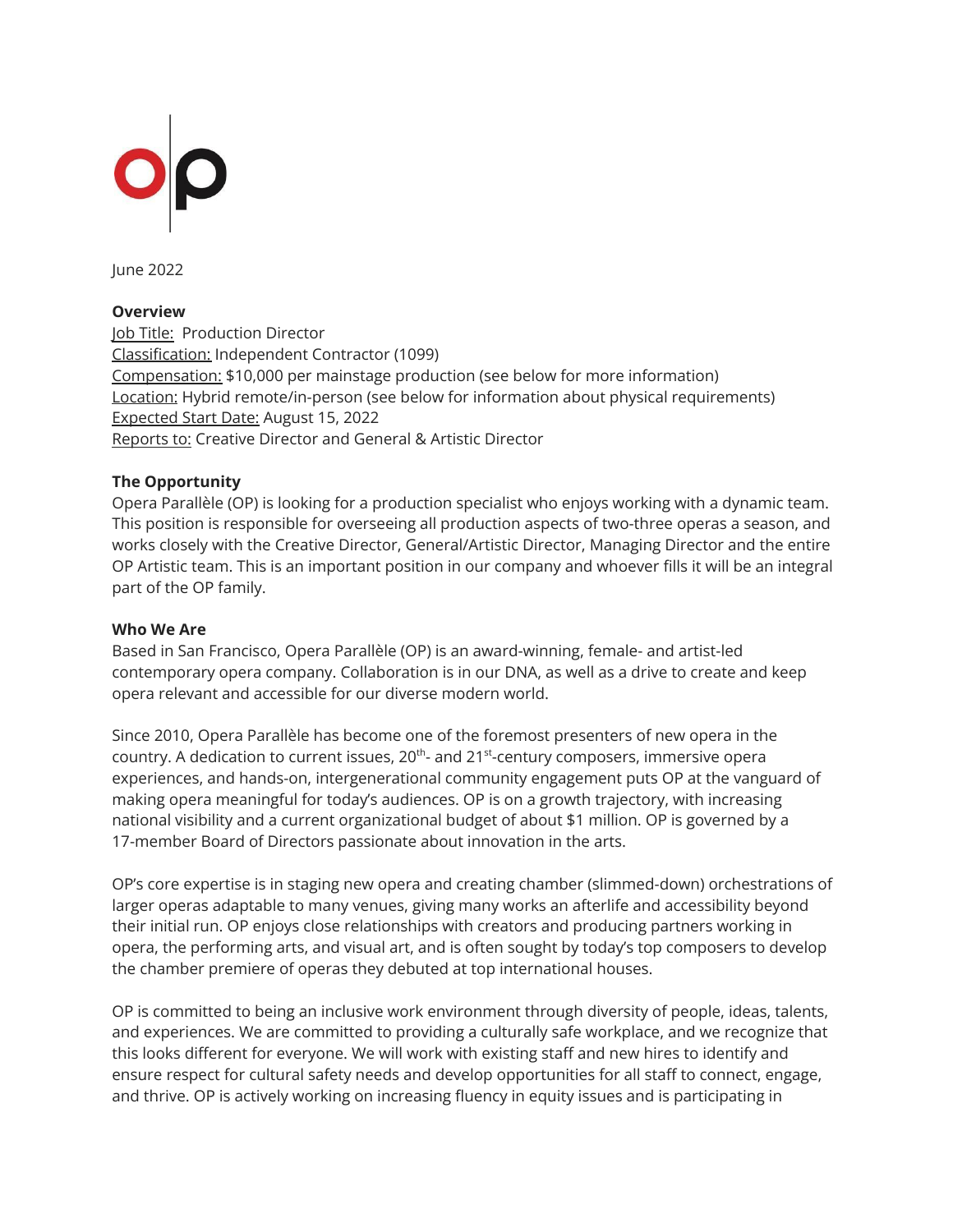ongoing organization-wide assessment and training in equity, diversity, and inclusion. We welcome open dialogue about how we can continually improve our support for our community in all aspects of our work.

If you haven't already, please visit our [about](https://operaparallele.org/about-us/) us page to learn more about who we are, what we do, and the values we embrace.

# **Who We're Looking For**

This section describes the skills and experience that are most important to this position. We realize not everyone will be equally strong in all of these areas. We also know you can bring strengths and talents beyond what we've described. If you are excited about this role and our mission, we welcome your application! This position will be especially exciting for someone who thrives on new works and implementing new integrated technology to help OP push the boundaries of opera and theater storytelling and production values.

The Director of Production duties, but not limited to:

- 1. Create, maintain, and distribute Production Calendars and Schedules.
- 2. Maintain and manage production budgets and re-forecasts, with the Creative Director and Managing Director for present and upcoming seasons.
- 3. Negotiate and hire all production staff including Designers, Artisans, Stage Managers, and Assistant Stage Managers.
- 4. Manage the work and schedules of Designers and Artisans.
- 5. Secure staging rehearsal space within approved budget limits.
- 6. Ensure that the material needs of the production are completed and delivered on time, are taken away at the end of the last performances under the auspices of the venues, and that such material expenses remain within the agreed-upon budget.
- 7. Coordinate transportation of all production elements needed for rehearsals and performances.
- 8. Act as liaison between OP and Venue Production staff.
- 9. Provide all technical information to Venue.
- 10. Supervise all performance venue technicians.
- 11. Attend all technical rehearsals, dress rehearsals, and performances.
- 12. Review final estimate and final settlement from venues with the Managing Director for current and future seasons.
- 13. With Artistic Director and Artistic Manager, and Artistic Administrator, coordinate and facilitate orchestra physical needs.
- 14. Schedule and lead all production meetings.
- 15. Attend staff meetings as necessary.
- 16. Create and maintain technical riders.
- 17. Uphold the artistic integrity and standards of OP.

## **Location, Schedule, and Physical Requirements**

- We're happy to accommodate a remote work schedule but prefer a candidate who can work in San Francisco during the entirety of our production periods (for 2-3 productions a season).
- This position requires the ability to sit at a computer, speak, and type for extended periods of time. Duties of this role may also include lifting, bending, and pulling sets/lighting to set up, configure, and break down event spaces.